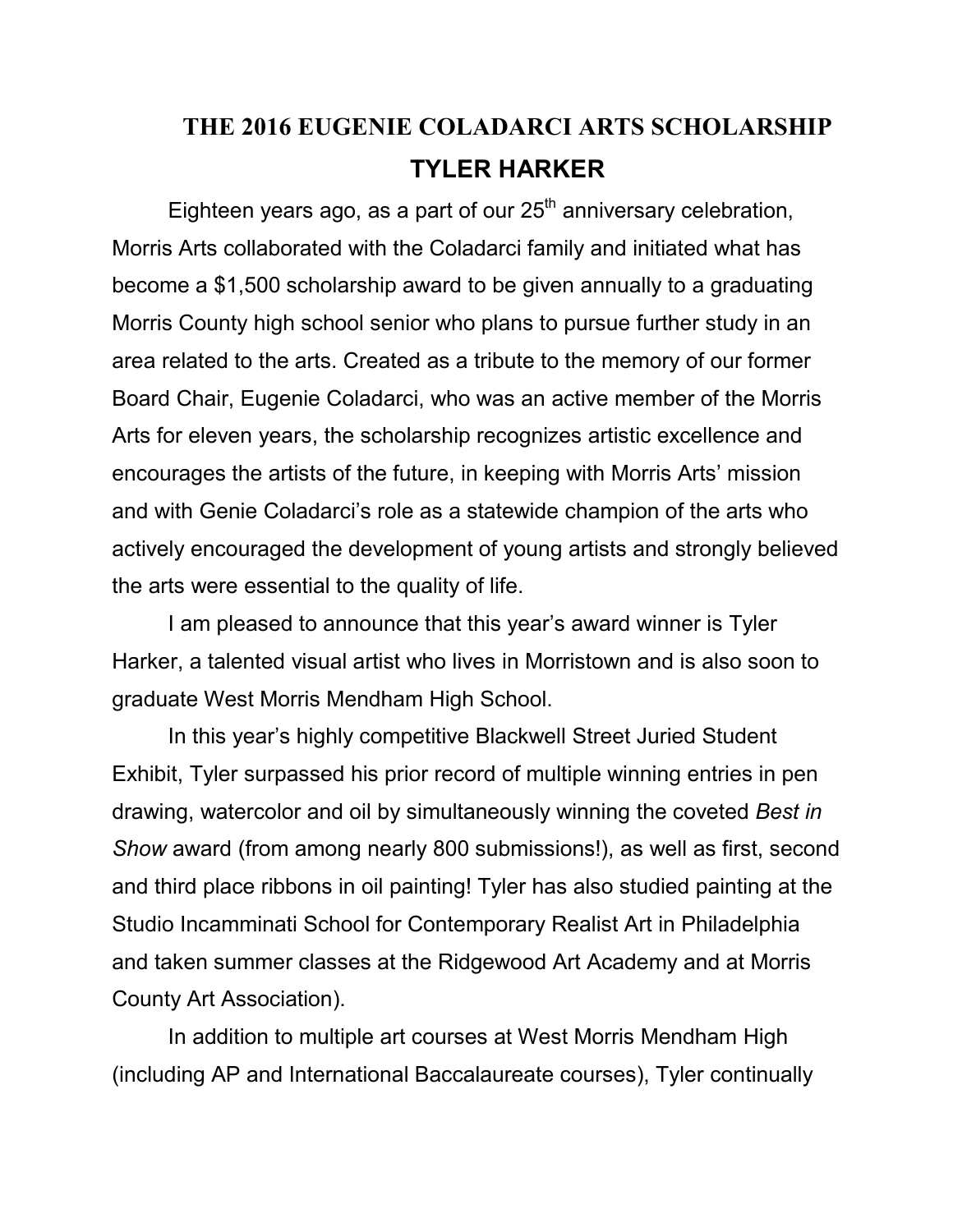seeks to understand the "secrets" of the great masters and to learn everything he can about art in all its forms. He studies works by great masters, visits museums, reads widely about art and sets tasks for himself to broaden his own artistic skills. In one of his essays, Tyler cites Leonardo Da Vinci as his inspiration because Da Vinci was never "just an artist" but also "an engineer, mathematician, musician and anatomist." Pursuing multiple dimensions with art at the core embodies Tyler's approach to art.

 His recommendations paint a portrait of Tyler as a truly exceptional talent. One teacher calls him "...brilliant, energetic and eager to learn" and says Tyler "....also has an innate artistic sensibility, along with a superb natural ability to draw" adding, "...with his prodigious intellectual and artistic gifts, Tyler's potential is limitless." That same teacher then states, "His ability and understanding was so far beyond the other students, that he took on the aura of a second art authority without saying a word." A second teacher (also a respected professional artist in his own right) wrote, "Tyler is an exceptional artist" whose work is "head and shoulders above his peers...." That teacher marveled at Tyler's unusual "...desire to learn all there is to know about art" and called his talents "remarkable." Perhaps the most telling comment was that same artist/teacher's admission "At times, I am actually envious of Tyler's talent."

 The panelists were deeply impressed by Tyler's advanced talents and intense dedication to art. His rendition of Leonardo Da Vinci's "Lady With An Ermine" was, as one of his teacher's succinctly phrased it, "startling for its fidelity to the original." The sheer skill, talent, draftsmanship, and mastery of multiple styles evident in Tyler's portfolio made his selection clear, even with competition from a number of other, highly qualified and gifted applicants.